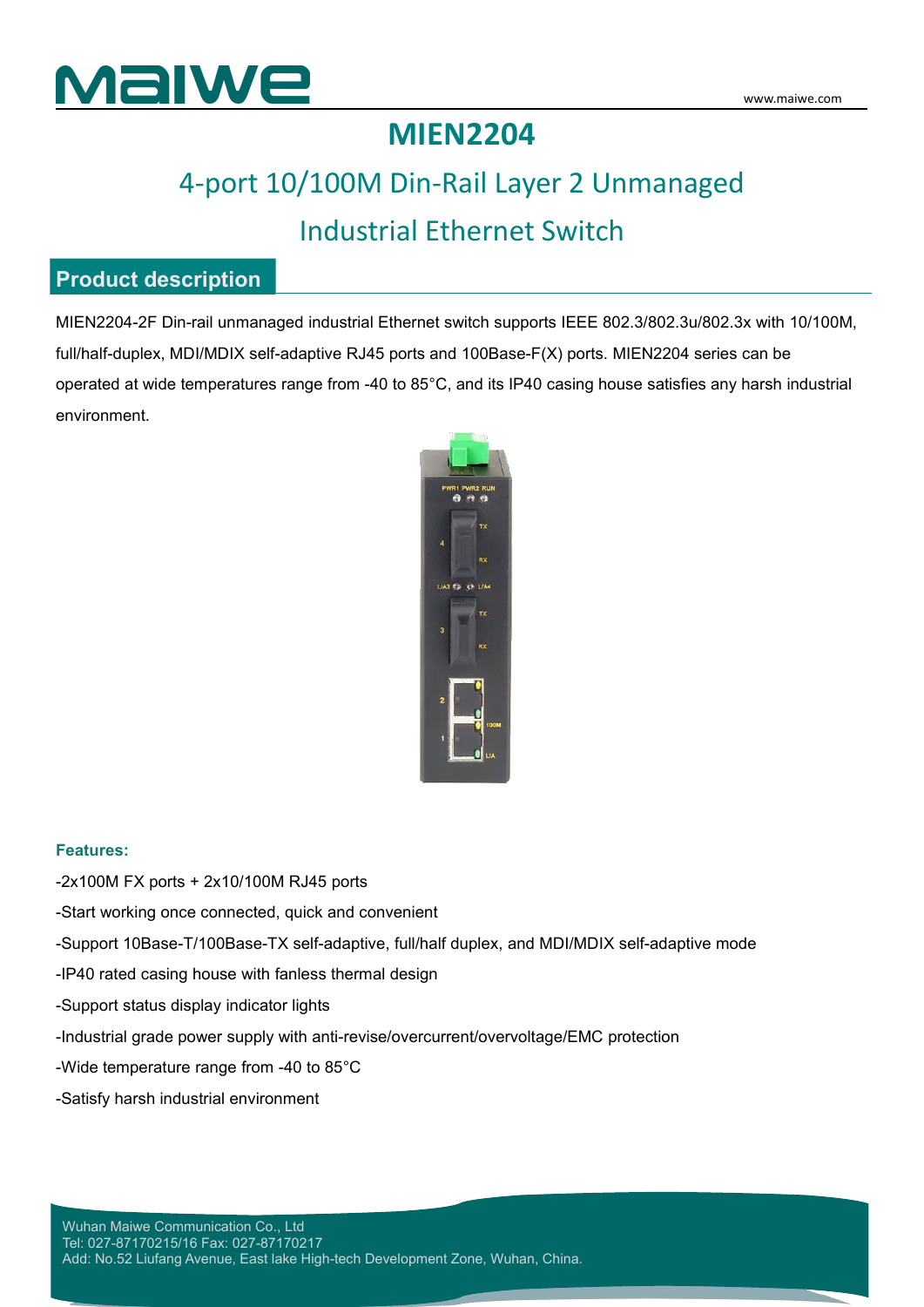# **MalWe**

### **Product specification**

#### **Technical Parameters**

| <b>Protocol Standard</b>        | IEEE802.3, IEEE802.3u (100Base-TX&100Base-FX), IEEE802.3x (Flow control)                                   |
|---------------------------------|------------------------------------------------------------------------------------------------------------|
| <b>Switch Capability</b>        |                                                                                                            |
| <b>MAC Table Size</b>           | 1k                                                                                                         |
| Switch Latency                  | $<$ 5µs                                                                                                    |
| Packet Cache                    | 448Kbit                                                                                                    |
| Switch Bandwidth                | 1.6Gbps                                                                                                    |
| <b>Interface</b>                |                                                                                                            |
| 100M port                       | Number: 4                                                                                                  |
|                                 | Connector: 1×9 fixed fiber port(single/multi-mode optional, SC/FC/ST interface)<br>or RJ45 100Base-TX port |
|                                 | Baud rate:100Base-FX(Fiber port),10/100M-TX auto-negotiation                                               |
| Terminal block for power input  | 5.08mm terminal block                                                                                      |
| <b>Communication Distance</b>   |                                                                                                            |
| Twisted-pair                    | 100m(CAT5/CAT5e cable)                                                                                     |
| Multimode fiber                 | 100M multimode: 1310nm, 2km                                                                                |
| Single mode fiber               | 100M single mode: 1310nm, 20/40km; 1550nm; 60/80km                                                         |
| <b>LED Indicator Lights</b>     |                                                                                                            |
|                                 | Port light: LINK/ACT; SPEED; RUN                                                                           |
| Front panel LED lights          | Power status light: PWR1/PWR2                                                                              |
| <b>Power</b>                    |                                                                                                            |
| Input power                     | DC12~48V<br>DC48V<br><b>AD220V</b>                                                                         |
| Power consumption               | 1.5W@24V                                                                                                   |
| Overload protection             | support                                                                                                    |
| Inversed protection             | support                                                                                                    |
| <b>Working Environment</b>      |                                                                                                            |
| Operating temperature           | -40°C~85°C                                                                                                 |
| Storage temperature             | -40 $^{\circ}$ C~85 $^{\circ}$ C                                                                           |
| Ambient humidity                | 5%~95%                                                                                                     |
| <b>Physical Characteristics</b> |                                                                                                            |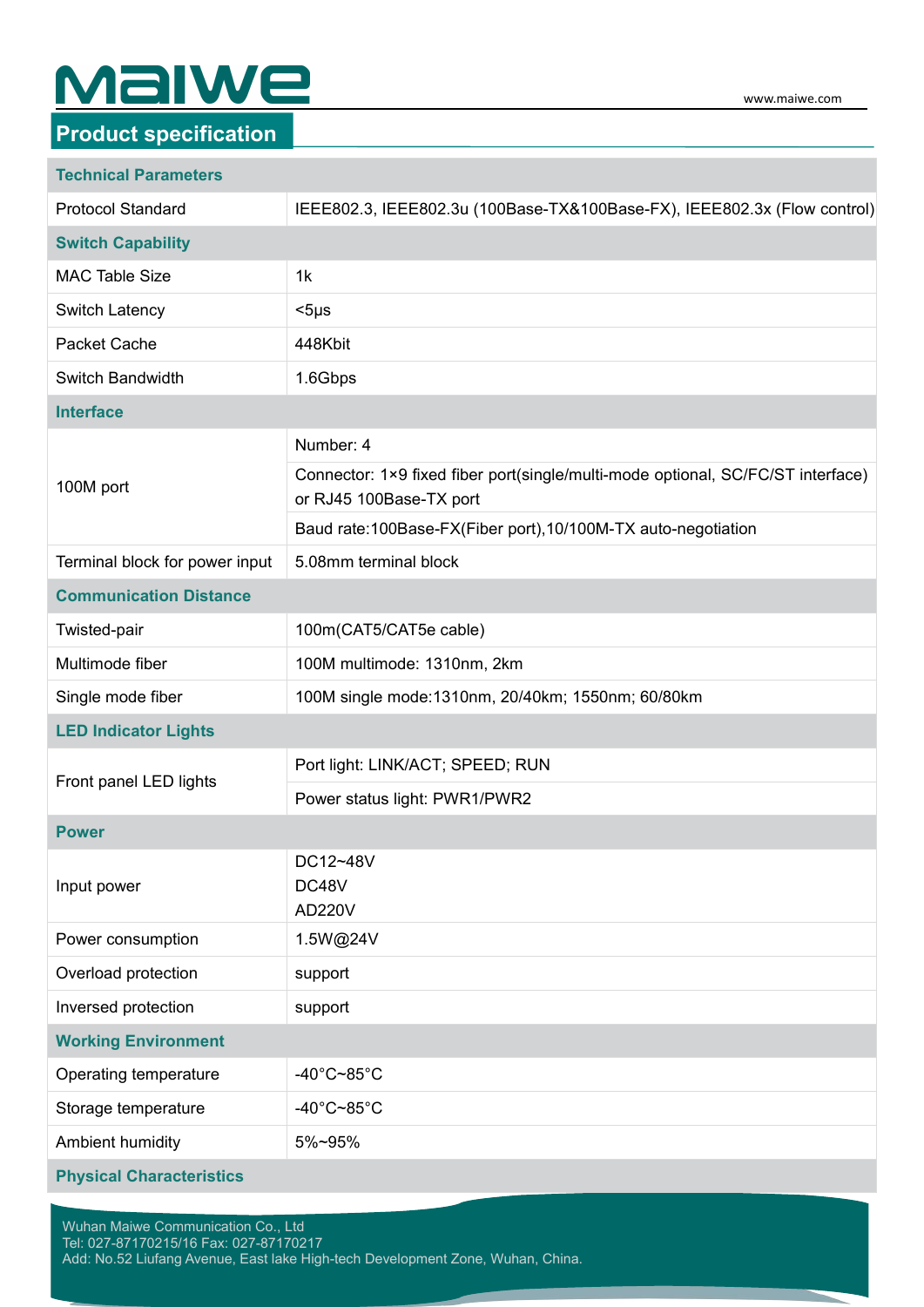# Malwe

| Standard 35mm DIN-rail Mounting<br>Installation<br>33.0mm*114.0mm*80.0m<br>Dimension<br><b>Industry Standard</b><br>EN61000-4-2(ESD), Level 4<br>EN61000-4-3(RS), Level 4<br>EN61000-4-4(EFT), Level 4<br><b>EMC</b><br>EN61000-4-5(Surge), Level 4<br>EN61000-4-6(CS), Level 4<br>EN61000-4-8, Level 5<br>IEC60068-2-27<br>Impact<br>IEC60068-2-32<br>Falling<br>IEC60068-2-6<br>Shock<br><b>Warranty</b><br>Warranty<br>5 Years<br>Certification<br>CE, FCC, RoHS | Shell | IP40 protection, aluminum alloy shell |
|---------------------------------------------------------------------------------------------------------------------------------------------------------------------------------------------------------------------------------------------------------------------------------------------------------------------------------------------------------------------------------------------------------------------------------------------------------------------|-------|---------------------------------------|
|                                                                                                                                                                                                                                                                                                                                                                                                                                                                     |       |                                       |
|                                                                                                                                                                                                                                                                                                                                                                                                                                                                     |       |                                       |
|                                                                                                                                                                                                                                                                                                                                                                                                                                                                     |       |                                       |
|                                                                                                                                                                                                                                                                                                                                                                                                                                                                     |       |                                       |
|                                                                                                                                                                                                                                                                                                                                                                                                                                                                     |       |                                       |
|                                                                                                                                                                                                                                                                                                                                                                                                                                                                     |       |                                       |
|                                                                                                                                                                                                                                                                                                                                                                                                                                                                     |       |                                       |
|                                                                                                                                                                                                                                                                                                                                                                                                                                                                     |       |                                       |
|                                                                                                                                                                                                                                                                                                                                                                                                                                                                     |       |                                       |
|                                                                                                                                                                                                                                                                                                                                                                                                                                                                     |       |                                       |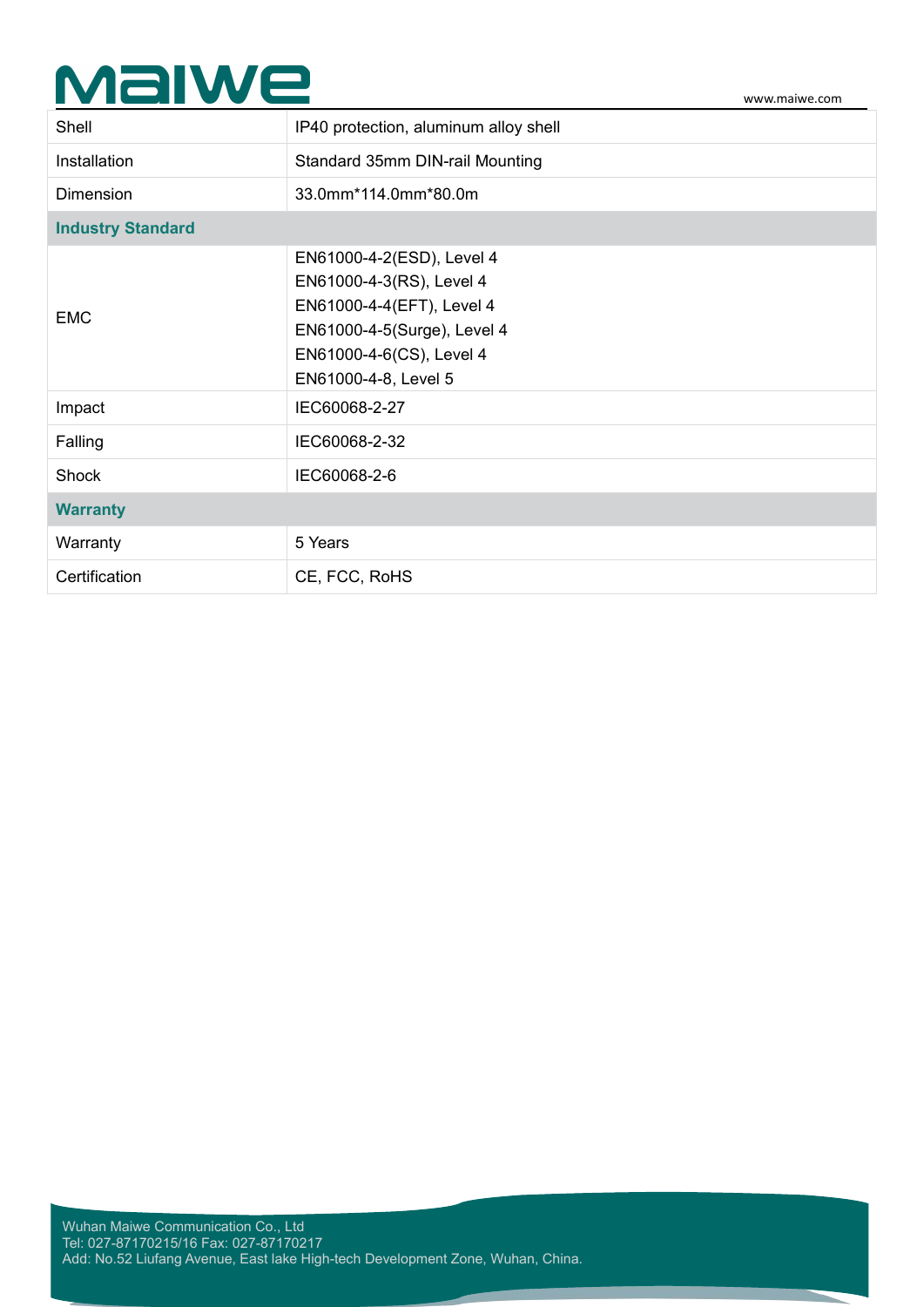#### www.maiwe.com

## Malwe **Dimensional drawing**







Din-rail mounting (unit: mm)

### **Ordering Information**

| MIEN2204-2M-SC02 | 2x100M fiber ports +2x10/100M RJ45 ports, redundant DC12~48V power<br>supply, Multi-mode, SC connector, 2KM   |
|------------------|---------------------------------------------------------------------------------------------------------------|
| MIEN2204-2M-ST02 | 2x100M fiber ports +2x10/100M RJ45 ports, redundant DC12~48V power<br>supply, Multi-mode, ST connector, 2KM   |
| MIEN2204-2M-FC02 | 2x100M fiber ports +2x10/100M RJ45 ports, redundant DC12~48V power<br>supply, Multi-mode, FC connector, 2KM   |
| MIEN2204-2S-SC20 | 2x100M fiber ports +2x10/100M RJ45 ports, redundant DC12~48V power<br>supply, Single-mode, SC connector, 20KM |
| MIEN2204-2S-ST20 | 2x100M fiber ports +2x10/100M RJ45 ports, redundant DC12~48V power                                            |

Wuhan Maiwe Communication Co., Ltd

Tel: 027-87170215/16 Fax: 027-87170217 Add: No.52 Liufang Avenue, East lake High-tech Development Zone, Wuhan, China.